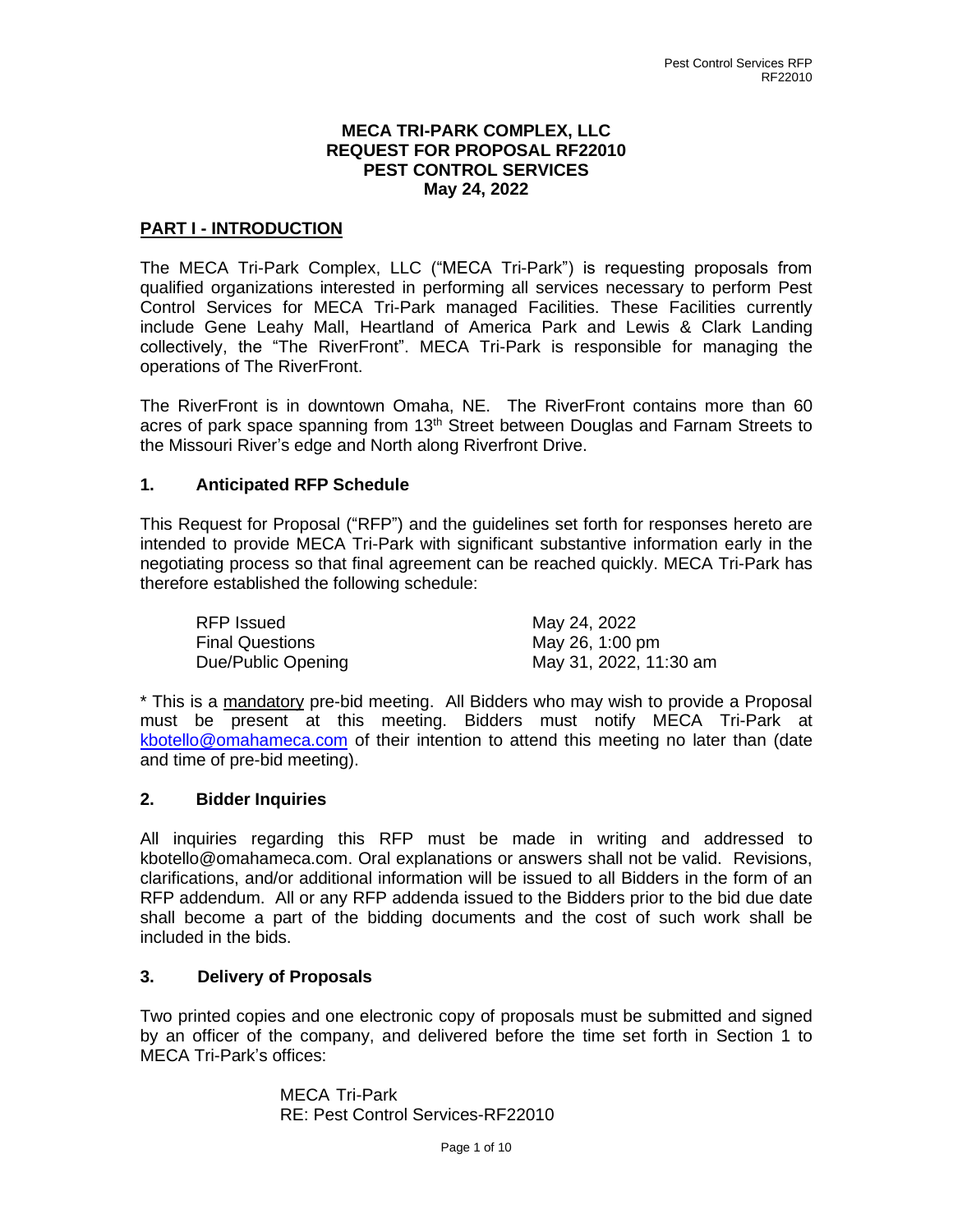900 Farnam St., Ste. 100 Omaha, NE 68102

All proposals received will be publicly opened at MECA Tri-Park's offices at the time set forth in Section 1. Bidders may attend; however, attendance is not required. MECA Tri-Park reserves the right to accept or reject late proposals or to extend the time for response for one or more respondents. If sending a bid electronically, email to: kbotello@omahameca.com.

### **4. Criteria for Evaluation of Proposals**

### 4.1 Evaluation of Compliance with RFP Guidelines

Each proposal received will be evaluated to determine whether it generally supplies the information requested in this RFP. MECA Tri-Park may (at its sole discretion) disqualify any proposal, which it deems non-compliant. All proposals shall be valid for acceptance for a period of ninety (90) calendar days.

### 4.2 Evaluation of Proposals

Proposals will be evaluated based on the following criteria: (a) the company profile, background, experience, and references of the proposing party; (b) service and support; (c) ability to agree to the requested contractual terms and conditions; and (d) financial considerations. Other criteria may be considered by MECA Tri-Park based on the nature of the proposals received.

### 4.3 Selection of Respondents

Based on the foregoing criteria, MECA Tri-Park will select one or more entities for further negotiations. It is possible that based on the responses, MECA Tri-Park will elect to negotiate with more than one respondent. In such event, all selected entities will be informed that others have also been selected for negotiation, although MECA Tri-Park reserves the right to not disclose the identity of the other selected respondents.

MECA Tri-Park will notify the successful Bidder of the acceptance of its proposal. Such notice will be sent to the name and email address of the Bidder as stated in its proposal.

### 4.4 Reservations

MECA Tri-Park reserves the unqualified right to reject any or all proposals, extend the time for receipt of proposals from all Bidders, waive defects or technicalities, correct discrepancies, advertise for new proposals, or to take any other action that MECA Tri-Park determines, at its sole discretion, to be in its best interest. MECA Tri-Park reserves the right to award the contract to other than the low bidder. Any such determinations or actions may be made without notice. All costs of preparation and submission of a proposal shall be at the risk and expense of the respondent. MECA Tri-Park shall have no liability in connection with a proposal or any respondent.

### 4.5 Proposals

All bids and proposals submitted by the various Bidders for this work become the property of MECA Tri-Park. Neither MECA Tri-Park nor the Bidders shall disclose the contents of any proposal to the other parties prior to the announcement of the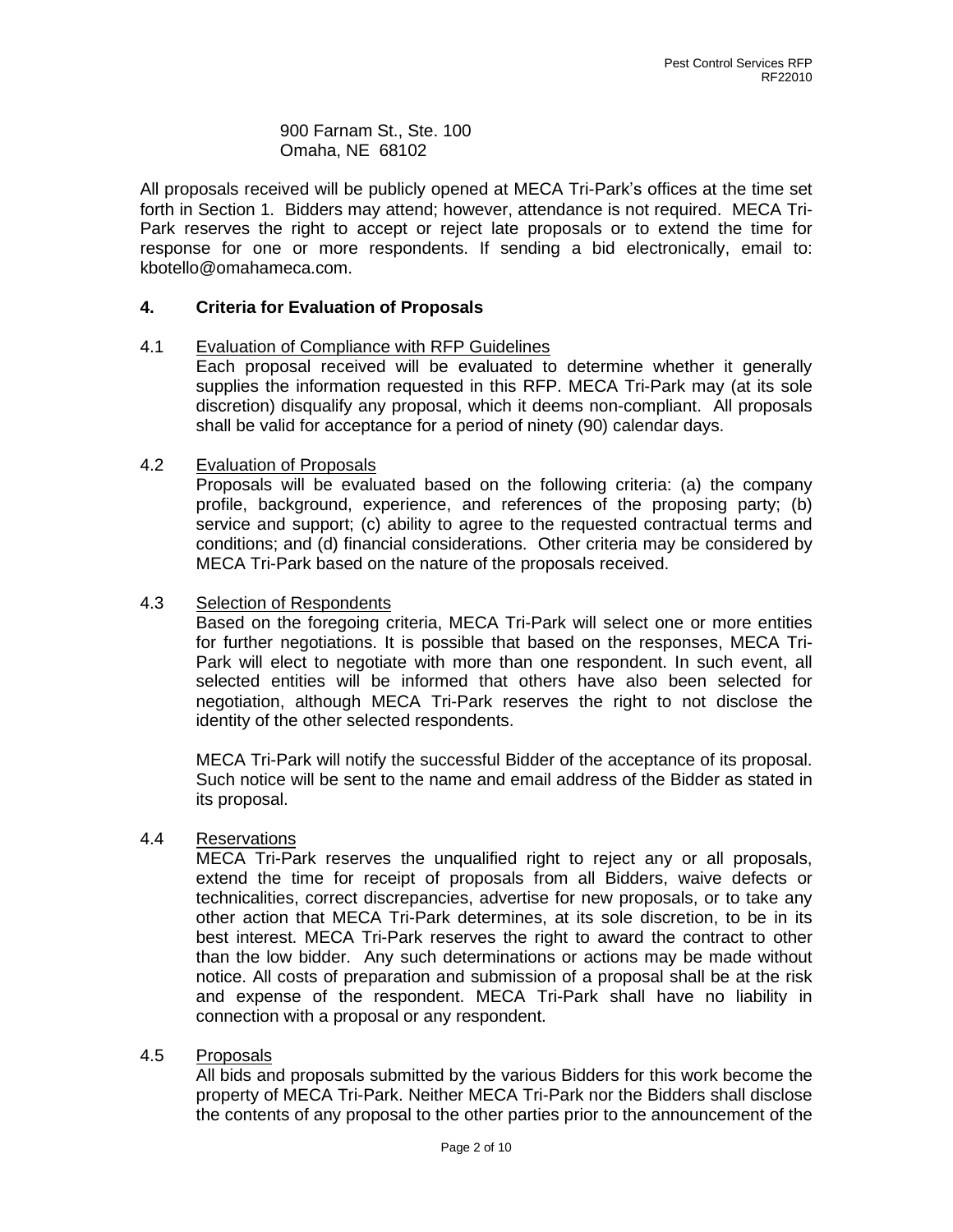award.

### **5. Contractual Terms and Conditions**

Review and provide a detailed response whether the following contractual terms and conditions are agreeable. The Bidder's Proposal shall specifically note any requested modifications to this section, which MECA Tri-Park may take into consideration during the review process, at MECA Tri-Park's discretion.

### 5.1 Service Agreement and Payment

The successful Bidder will be required to execute a MECA Tri-Park Service Agreement prior to performing any portion of work required within the specifications of this RFP. A sample MECA Tri-Park Purchase Agreement is available upon request.

Payment terms will be Net 30 days.

### 5.2 Term

The initial term of this Agreement shall be for one (1) year beginning June 20, 2022, unless terminated sooner as hereinafter provided.

In addition to the initial term hereof and at the sole discretion of MECA Tri-Park, the Agreement may be renewed for three (3) additional two (2) year renewal periods. MECA Tri-Park agrees to exercise its option by providing written notice to Vendor no less than thirty (30) calendar days prior to the end of the then current term.

Any price increase for each renewal term shall be no more than three percent per term of the Agreement.

### 5.3 Termination

The Agreement is terminable by MECA Tri-Park upon minimum sixty (60) days written notice, without penalty or cause, at any time during or after the second year of the Agreement.

### 5.4 Insurance

The successful Bidder must provide evidence of the following types of insurance during the term of the Agreement. For the avoidance of doubt, such coverage and limits are minimum requirements and shall not be deemed as a limitation on vendor's liability under any provision of any agreement. Approval of the insurance by MECA Tri-Park shall not relieve or decrease the liability of the vendor hereunder. Note any available insurance proceeds in excess of the specified minimum limits and coverage shall be available to an additional insured.

Commercial General Liability Insurance (including premises operation liability, contractual liability and product/completed operations liability) and Automobile Liability coverage (owned, non-owned and hired coverages) with minimum limits of \$1,000,000 Combined Single Limit (Auto Liability), and \$1,000,000 Per Occurrence, and \$2,000,000 General Aggregate. Commercial General Liability aggregate limit will apply on a "per location" basis. The insurance must protect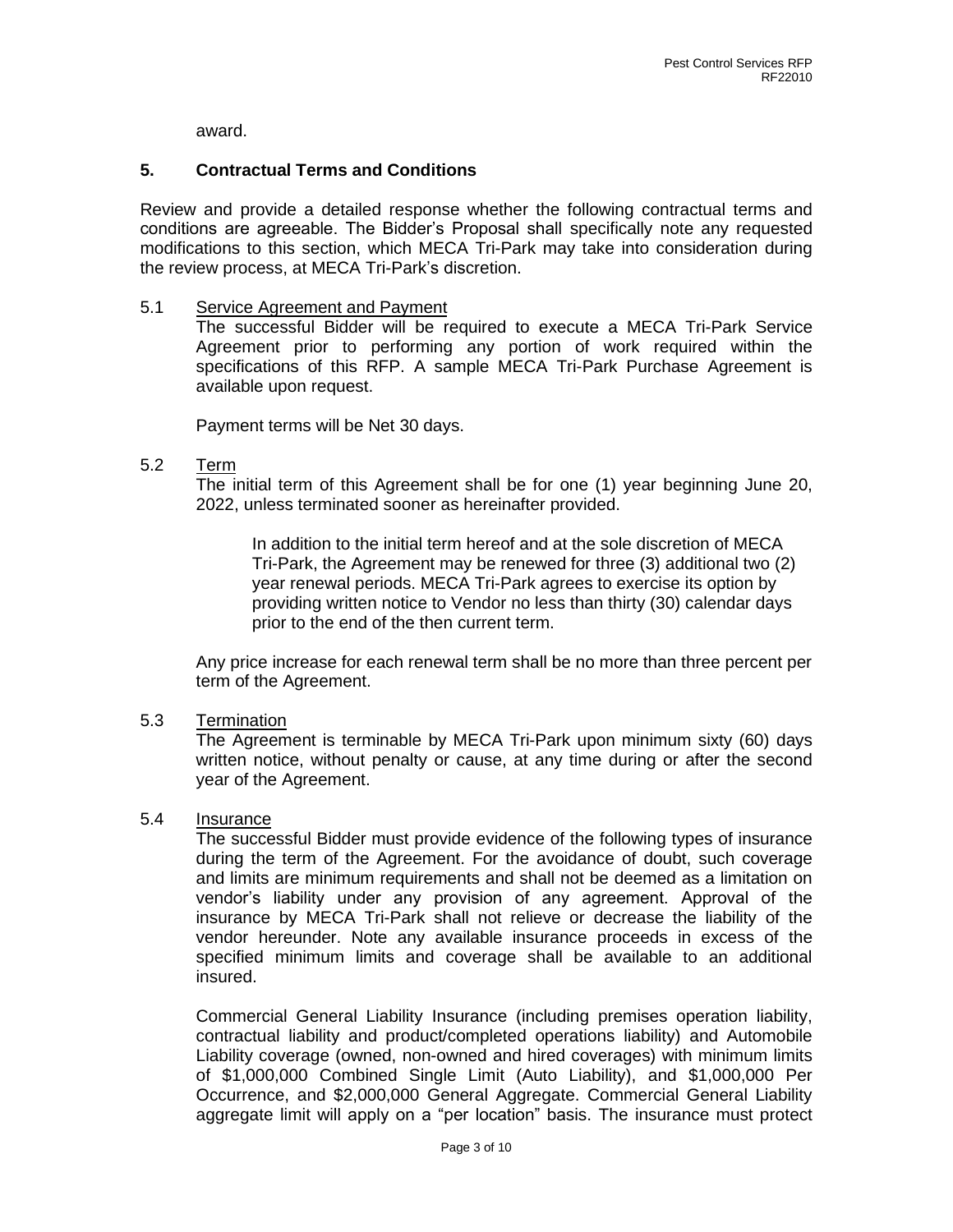the Bidder and MECA Tri-Park from claims for personal injury (including bodily injury and death) and property damage which may arise from or in connection with the performance of the Bidder's services hereunder or from or out of any negligent act or omission of the Bidder, its officers, directors, agents or employees.

Workers' Compensation Insurance as required by applicable law. Policy shall be endorsed to include Waiver of Subrogation against MECA Tri-Park, the City of Omaha, their employees, officers and legal representatives.

Employer's Liability Insurance with minimum limits of:

\$500,000 Each Accident—Bodily Injury by Accident

\$1,000,000 Policy Limit—Bodily Injury by Disease

\$500,000 Each Employee—Bodily Injury by Disease

Umbrella or Excess Liability: additional \$5,000,000. Coverage is to apply to excess of Commercial General, Employer's Liability, and Automobile Liability policies.

All such insurance required above shall be with companies and on forms acceptable to MECA Tri-Park and shall provide that the coverage thereunder may not be reduced or canceled unless thirty (30) days unrestricted prior written notice thereof is furnished to MECA Tri-Park. All insurance shall be primary and not contributory. All insurance shall be written by companies with a Best's Key Rating Guide (Property-Casualty, United States) rating of A or better and a Best's Financial Size Category of Class VI or better. Within thirty (30) days of the date on which coverage is to be provided hereunder, the successful Bidder shall furnish to MECA Tri-Park certificates of insurance along with copies of endorsements evidencing compliance to the above requirements. Such certificates and insurance policies shall name MECA Tri-Park and the City of Omaha as additional insureds on a primary basis, and contain a waiver of subrogation, in which the insurer waives any claim or right to recover against MECA Tri-Park, the City of Omaha, their officers, agents or employees. The additional insured requirement does not apply to Workers' Compensation.

5.3 Indemnification

Bidder does hereby covenant and agree to indemnify, defend and hold harmless MECA Tri-Park, and the City of Omaha, their officers, directors, employees, agents and representatives, from and against all claims, demands, losses, suits, damages, liabilities, costs and expenses (including reasonable attorneys' fees) arising out of or relating to any claim, demand or judgment for property loss or damage (including loss of use of The RiverFront), and/or personal injury, including death, arising out of the Products and Services furnished hereunder by Bidder and Bidder's Personnel except to the extent same is caused by the negligence or reckless conduct of MECA Tri-Park or its employees or agents.

MECA Tri-Park is not responsible for any equipment, furnishings, supplies or other property or products owned by Bidder and used or stored at The RiverFront, nor is it responsible for damage resulting from power failure, flood, fire, explosion or other similar causes.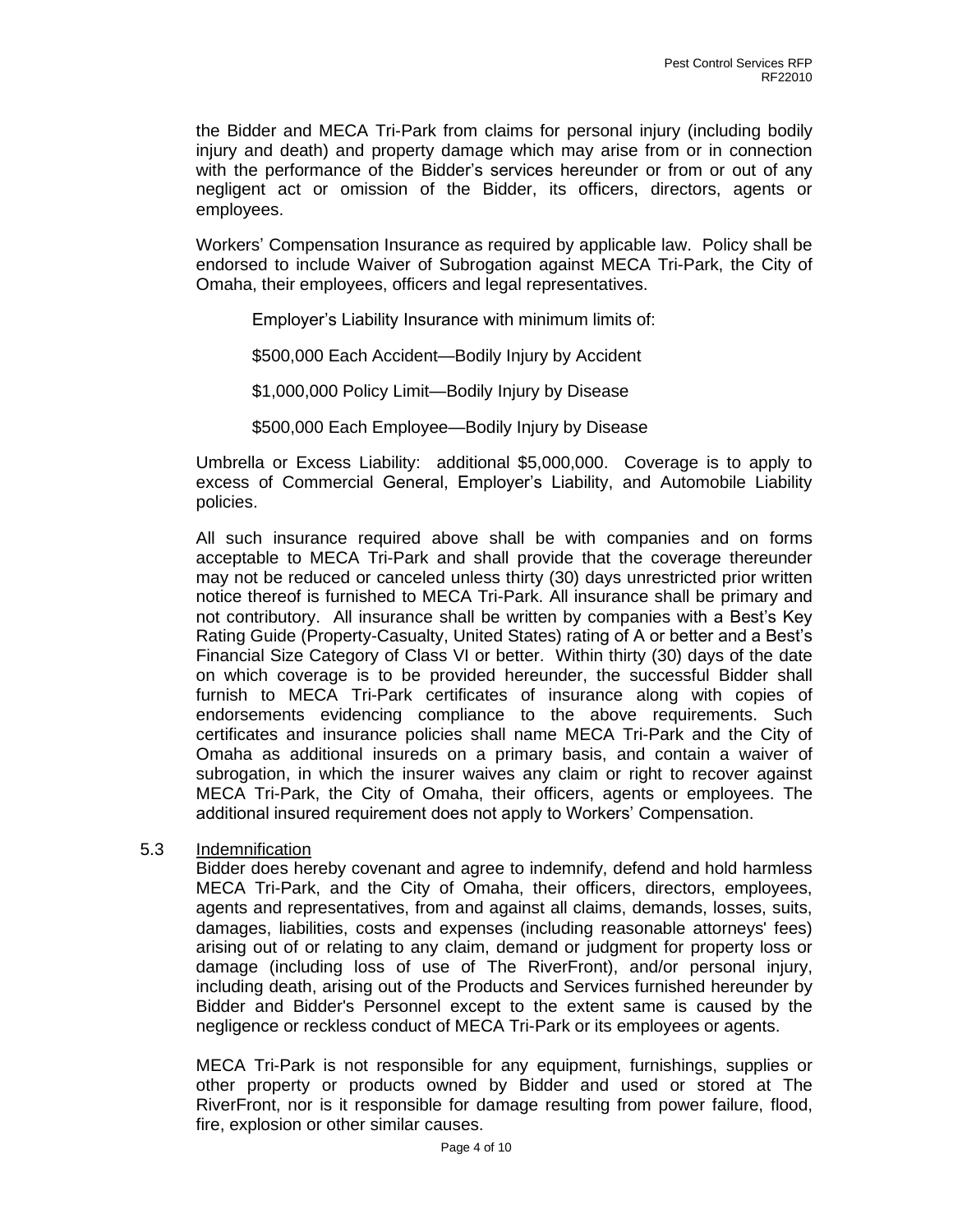The provisions requiring the furnishing of personal injury liability or property damage liability insurance shall not be construed to affect or impair the generality of the forgoing.

The successful Bidder shall represent and warrant in the contract that the components of this RFP to be purchased for The RiverFront shall not violate or infringe upon any patent, copyright, trademark, trade secret or other intellectual or proprietary right of any third party. The Bidder shall agree to defend, protect and hold harmless MECA Tri-Park and its related parties from and against any and all liabilities, actions, losses, awards, damages, costs, claims or expenses including reasonable attorneys' fees incurred by them as a result of any claim that the components of this RFP to be purchased for The RiverFront are illegal or infringe upon any third party patent, copyright, trademark, trade secret or other intellectual or proprietary right.

### 5.4 RFP and Bidder's Proposal

This RFP and the Bidder's proposal thereto shall become part of any contract that may be entered as a result of this RFP.

### 5.5 Warranty

The Bidder shall warrant in the contract that the components of this RFP to be purchased for The RiverFront shall be new and of good and workmanlike quality and fit for the use intended. The Bidder shall further warrant that during the manufacturer's warranty period that the components will operate in accordance with the manufacturer's specifications. The manufacturer's warranty period shall be specified on the Bidder's proposal and shall begin on the date of MECA Tri-Park's acceptance of the installation. All other specific promises and warranties made by Bidder in the RFP Response or bid process generally shall also be included in the final contract.

### 5.6 Scope, Quality of Work Guarantee

The successful Bidder shall furnish all equipment, labor, and personnel necessary to perform and complete the work.

Personnel skilled and licensed when required in their respective trades shall perform all work and service in a professional manner.

Bidder's employees are to be considered employees of the contractor and not of MECA Tri-Park. Bidder shall comply with all federal, state and local tax requirements and government regulations.

Bidder shall complete its work in such a way as to cause least possible disruption to the operation of the Facilities.

Bidder shall be responsible for any damage to the property of the Facilities related to the Bidder's performance of its services.

### 5.7 Conduct of Personnel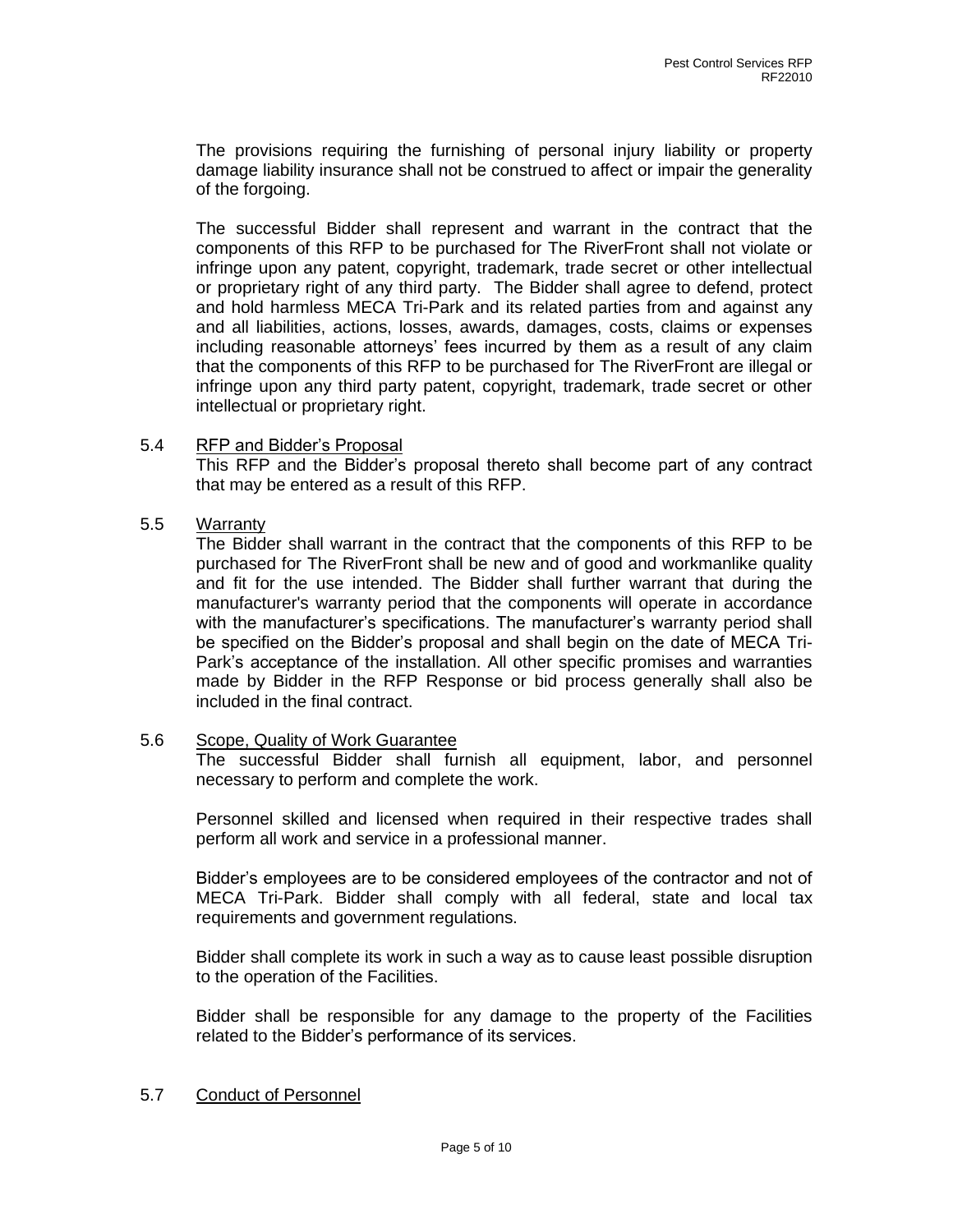No business, other than that specifically outlined in the RFP, may be conducted by personnel of the Bidder while on the premises of The RiverFront.

The Bidder shall be responsible for all actions of its employees, while they are assigned to The RiverFront. The employees shall at all times comply with applicable laws, ordinances, and regulations of local, state, and federal agencies, along with all regulations, policies, and procedures of MECA Tri-Park.

Bidder certifies and agrees that, with respect to its staff and employees who will participate in the performance of this Agreement, the Bidder shall maintain a workplace free of drugs and alcohol during the term of this contract.

If, for whatever reason, MECA Tri-Park determines that personnel assigned to The RiverFront are unsatisfactory, the Bidder shall replace the individual immediately or as mutually agreed upon.

5.8 Sales Tax

All federal, state and local taxes, including without limitation sales, use, excise, privilege, transactional, gross receipts, ad valorem or any other transactional tax or customs and duties ("Tax" or "Taxes") paid or payable by Bidder, however designated, levied or based on amounts payable to Bidder under or in connection with the RFP have been included in the pricing set forth on Attachment A  $-$ Proposal Form as required by the relative taxing authorities.

MECA Tri-Park is a sales taxable entity and as such, Bidder warrants that sales tax is included in the price provided on Attachment  $A - P$ roposal Form. Notwithstanding anything in the Agreement to the contrary, the successful Bidder shall indemnify and defend MECA Tri-Park for any sales tax audit assessment against MECA Tri-Park relating to the amount of Nebraska sales tax charged under this Agreement.

## **PART II - SCOPE OF PROJECT**

### **Overview**

The Successful Bidder must provide all personnel, equipment, chemicals, and supplies required to fulfill the requirements of Pest Control Services at The Riverfront. The intent of MECA Tri-Park is to contract with the successful Bidder, services which include the following:

## **Categories of Services**

1. Insect Control

Insect Control consists of visual inspection and treatment of the exterior and interior of any buildings at The RiverFront. Buildings will include the following:

- Gene Leahy Mall
	- o One Restroom Building
	- $\circ$  One Storage area under the 10<sup>th</sup> Street bridge
	- o Administrative office on the bottom floor of the Greenhouse building
- Heartland of America Park
	- o One restroom/skate kiosk building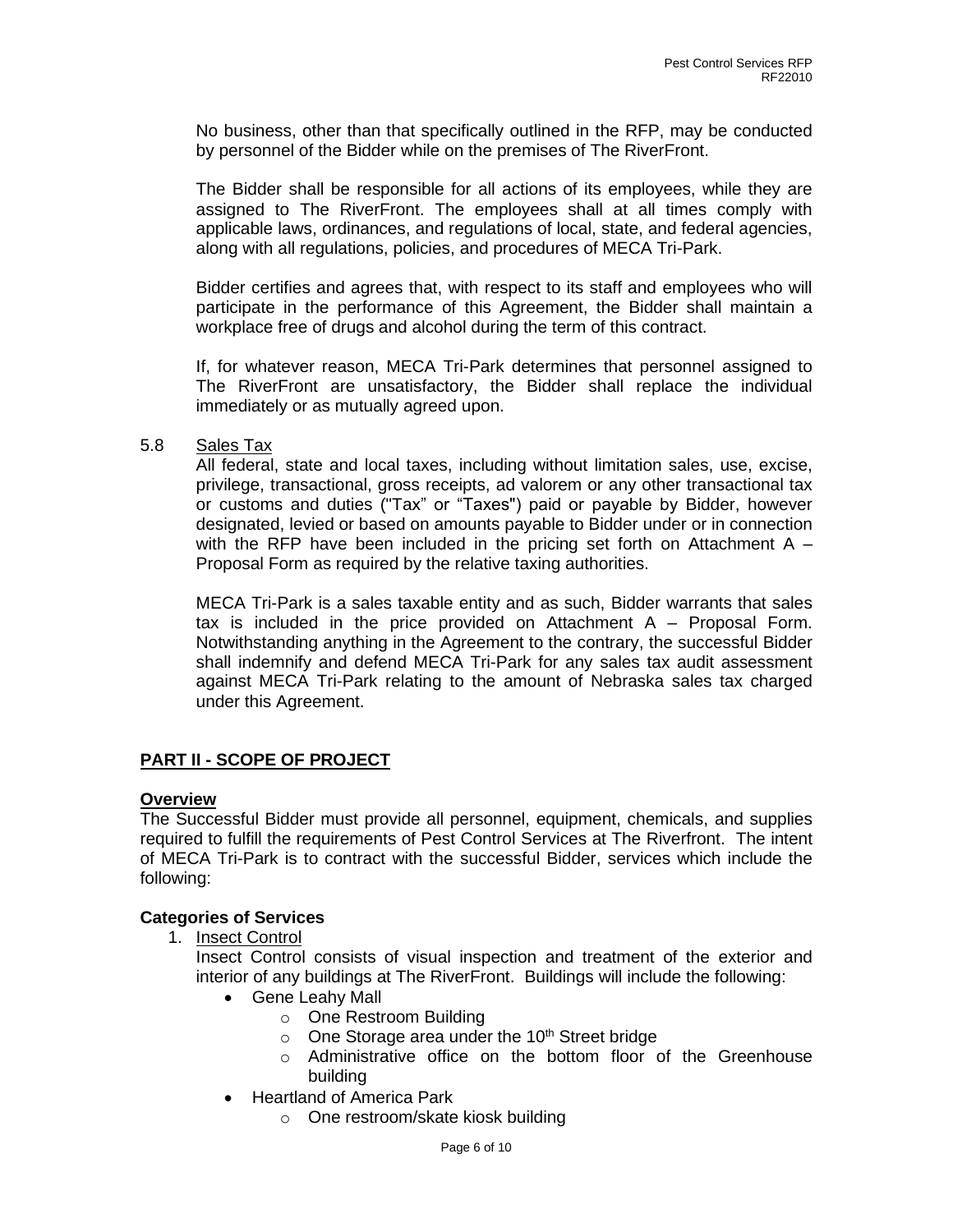- o One storage shed
- Lewis & Clark Landing
	- o One restroom building
	- o One maintenance building

The successful Bidder must visually inspect interior and exterior areas of described areas of The RiverFront twice a month where insects may typically be found (entrances, trash receptacle areas, etc.) to check for insects. Activity must be monitored, and treatment must be applied when any activity is detected.

Bidder must confirm in their proposals that the proposed products are organic compounds and meet all local, state and federal regulatory codes. Detailed Material Safety Data Sheets ("MSDS") and other information regarding all proposed products must be submitted by Bidders in their Proposals.

2. Rodent Control

Multi-catch live traps and tamper resistant bait stations must be supplied and placed at the interior and exterior areas of the buildings and any other designated area indicated by MECA Tri-Park or where activity has been found. All traps and bait stations must be inspected, cleaned, maintained and refreshed twice a month. All traps and bait stations must be placed in an inconspicuous area as discussed with MECA Tri-Park personnel. Bidder is responsible for the removal of all trapped animals in accordance with federal, state and local regulations.

### **Coordinator in Charge**

The successful Bidder must provide a Coordinator in Charge ("CIC") who is responsible for the management of the Services. The CIC shall be the single point-of-contact for MECA Tri-Park personnel with a solid support and supervisory staff to ensure an overall successful operation. Any Service questions or issues will be communicated directly with the CIC and the CIC shall communicate directly to the designated MECA Tri-Park contact.

The CIC must be available via cell phone to receive service calls 24 hours a day, seven days a week, including all holidays.

The CIC must perform a minimum of 75 percent of the Services so that they are thoroughly knowledgeable of the Facilities and the Services.

The CIC must be thoroughly knowledgeable of a wide range of pest control management methods and provide consultation services as outlined below.

CIC must coordinate all visits with the designated MECA Tri-Park contact to accommodate the event schedules at The RiverFront.

### **Hours of Service**

Regular weekly and bi-monthly services may be performed primarily between the hours of 8:00 am and 5:00 pm, Monday through Friday. However, the successful Bidder must provide emergency services 24 hours a day, seven days a week, including holidays.

### **Reports and Documentation**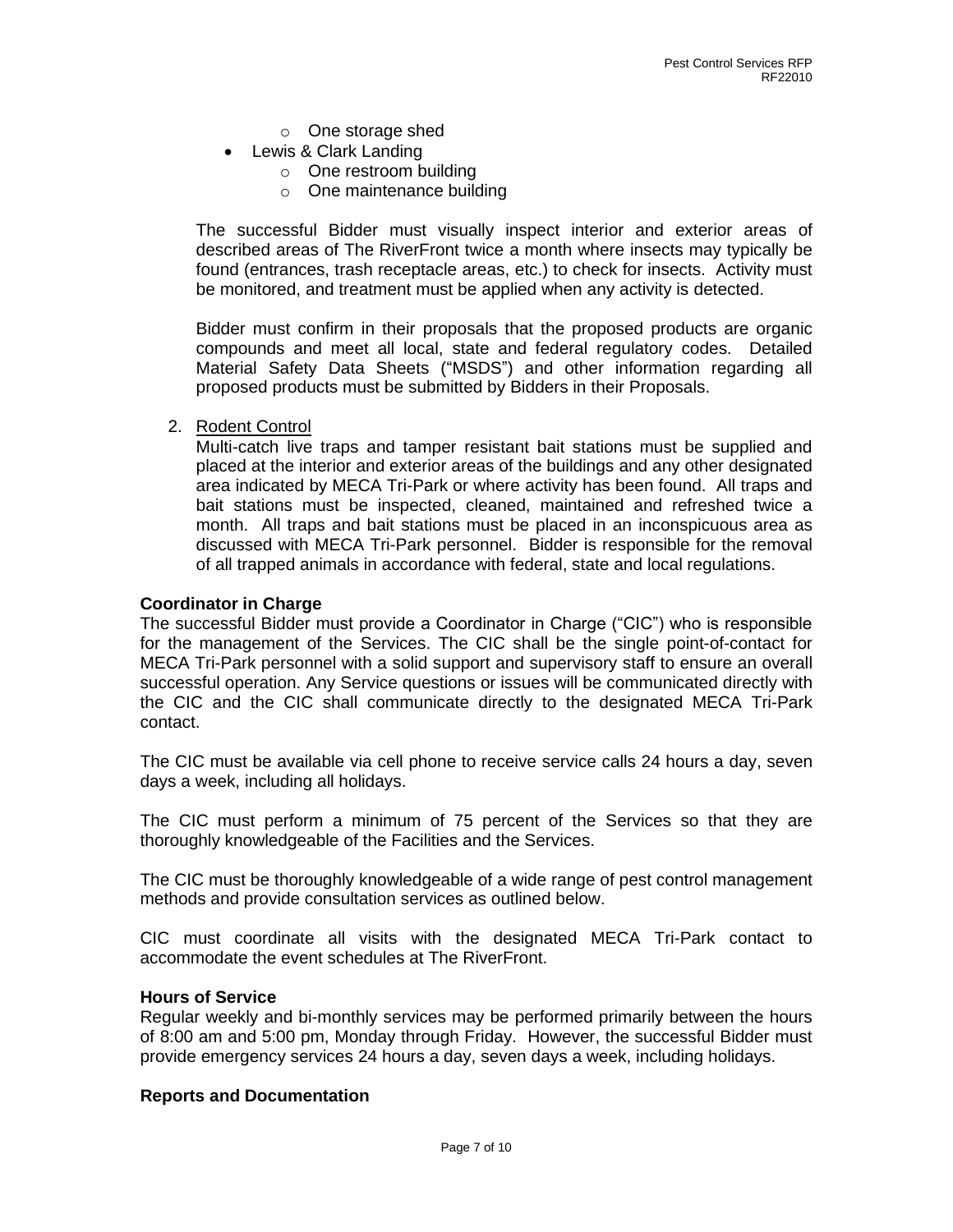Service Technicians must sign in before the beginning of each treatment and provide a brief description of the services rendered.

Specific products, materials and quantities used must be indicated on a Service Report and be submitted to MECA Tri-Park at the end of each Service visit.

Visual inspection of the facility must include investigation of the possible source or entry point of the pest. Investigation results must be reported monthly. Cleaning deficiencies or other areas of concern which may attract pests must be reported to MECA Tri-Park monthly.

MSDS information must be provided to MECA Tri-Park prior to any application within the Facilities.

### **Certifications and Regulations**

All materials and application methods provided by Bidder must follow all federal, state and local regulations and laws. Applications must be installed/applied by a Certified Applicator or an individual working under direct supervision of a Certified Applicator.

All Services must be in accordance with the Federal Insecticide Fungicide and Rodenticide Act, as well as all other federal, state and local regulations. Integrated Pest Management techniques must be adhered to.

All Service Technicians must be certified in the State of Nebraska.

### **Uniforms**

All Bidder personnel shall wear a clean uniform provided by the Bidder that clearly identifies who the service technicians work for. Bidder shall be responsible for the cleaning and maintenance of the uniform. Bidder shall ensure that all personnel wear neat, clean and proper uniforms always when assigned to the Facilities.

### **Customer Service**

The successful Bidder will constantly endeavor to provide first-class service of the highest quality attainable and to conduct the work in a professional manner in accordance with MECA Tri-Park policies and procedures.

The successful Bidder will provide a detailed description of its service standards, method of measuring quality of service, and plans for continuous improvement of all aspects of the delivery of those services.

MECA Tri-Park and the successful Bidder will develop a mutually agreed-upon method to assist in measuring customer service. The successful Bidder will use these measurements to respond to trends and to continually improve the level of service.

Failure of the successful Bidder to respond to requests by MECA to change undesirable practices or to implement practices to provide the highest level of service will result in termination of the Agreement.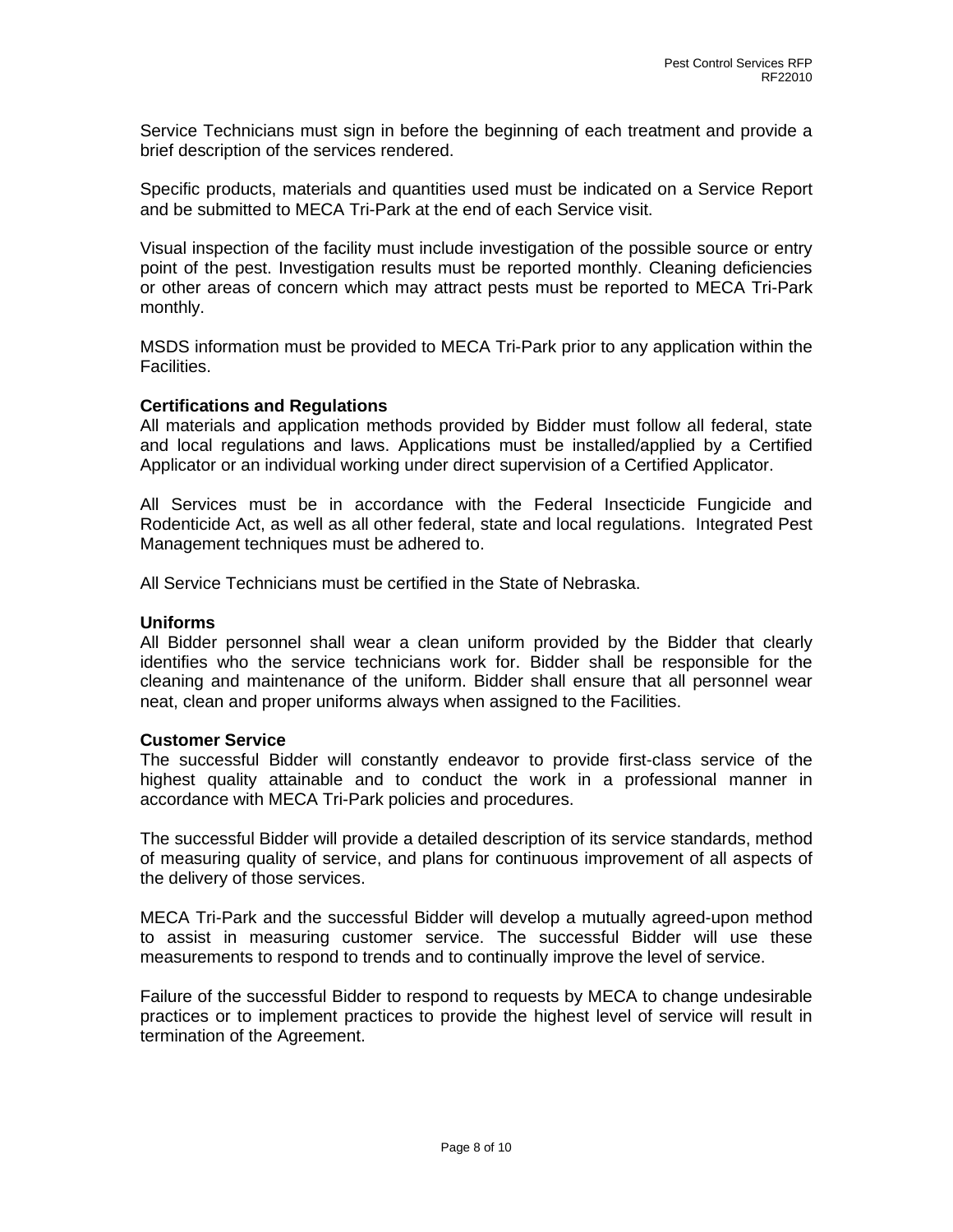## **PART III - Information to be Supplied by Bidder**

For ease of evaluation and given the fast-track that MECA Tri-Park desires to pursue to reach final agreement, MECA Tri-Park requests that each proposal submitted incorporate the same general structure. Proposals must include the following sections:

## **1. Attachment A - Proposal Form**

Attachment A – Proposal Form, must be completed, signed and submitted as the first page of the Proposal. Proposal must include all costs associated with a complete, turn-key solution.

### **2. Company Profile**

The Bidder should provide information about the company, including the following information:

- A. Company name, address, telephone number, email address, and contact person.
- B. Brief company history, which can be in the form of a company brochure.
- C. Organizational chart, showing number of full-time employees.
- D. Local offices and hours of operation.
- E. Overview of service offerings and/or product lines.

### **3. References**

Bidders shall supply a list of three references that you have provided similar product/service for within the last three years. References must be for similar size facilities. Provide the name of the facility and a brief description of service performed for each reference listed. Names, telephone number and email addresses of the reference listed. Provide a brief description of product/service for each reference listed.

### **4. Resumes**

Bidder shall provide resumes or bios of key staff assigned to the project highlighting qualifications and experience. Information must include all relevant certifications and/or training.

### **5. Project Narrative**

For Scope of Project listed in Part II, Bidder shall provide detailed information of its customer service program, including customer service hours and how a customer service call is handled.

Bidders must provide the name of the city in which the telephone call will be answered.

## **6. Subcontractors**

In order that MECA Tri-Park may be assured that only qualified and competent subcontractors will be retained for the service, each Bidder shall submit with his/her name a list of all subcontractors that the Bidder intends to use. No change shall be made in the list of subcontractors after the receipt of proposals, unless agreed to in writing by MECA Tri-Park. Training and Certification requirements of subcontractors must be submitted.

## **7. Describe Insect Control Products**